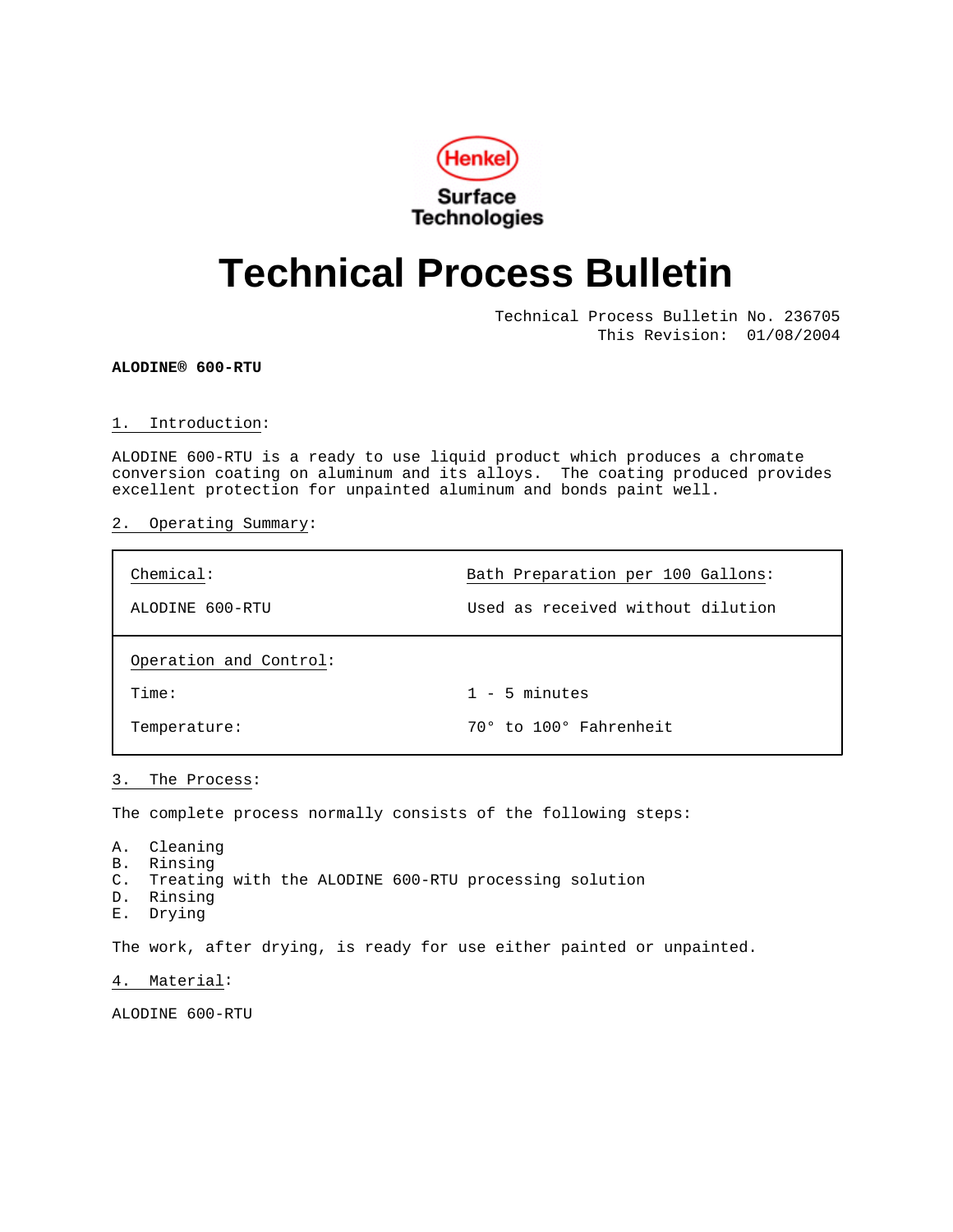# 5. Equipment:

The work is processed in conventional spray processing equipment. The equipment for the ALODINE coating chemical should be constructed of stainless steel (Type 316 preferred for weldability) or other suitable acid-resistant material, but no lead or glass.

All heated tanks should be equipped with steam plate coils and side heating (preferred for a more even temperature distribution) or other heat sources capable of heating the bath to the specified temperature.

Acid-resistant crates, baskets, tumbling barrels, or conveyors, etc., should be provided to carry the work through the various stages.

NOTE: Detailed equipment specifications for a particular processing line should be obtained from your technical representative.

#### 6. Surface Preparation:

#### Cleaning:

All metal to be treated with the processing solution must be free from grease, oil and other foreign material before treatment. A complete line of cleaners is available. Our representative will recommend the proper cleaner for your processing needs.

#### Water Rinsing:

After cleaning, the metal must be thoroughly rinsed with water. The rinse should be overflowed continuously at a rate which will keep it clean and free from scum and contamination.

# 7. Treating with the ALODINE 600-RTU Processing Solution:

Each alloy reacts with the ALODINE 600-RTU conversion chemical bath to produce a coating that is characteristic of that alloy. For the treating time selected, the bath should produce a light iridescent gold to tan coating on aluminum.

The data contained herein are normal for most installations; however, your technical representative may suggest a deviation from this data if indicated by production conditions.

If the ALODINE coating is powdery, the cause may be one or more of the following:

1. The work has been improperly cleaned and/or rinsed.

- 2. The coating time is too long.<br>3. The bath temperature is too h
- The bath temperature is too high.

If the ALODINE coating is too light, the cause may be one or more of the following:

1. The treating time is too short.

2. The temperature of the bath is below the specified range.

Operation:

Time: 15 to 30 seconds. Temperature: 70° to 100° Fahrenheit.